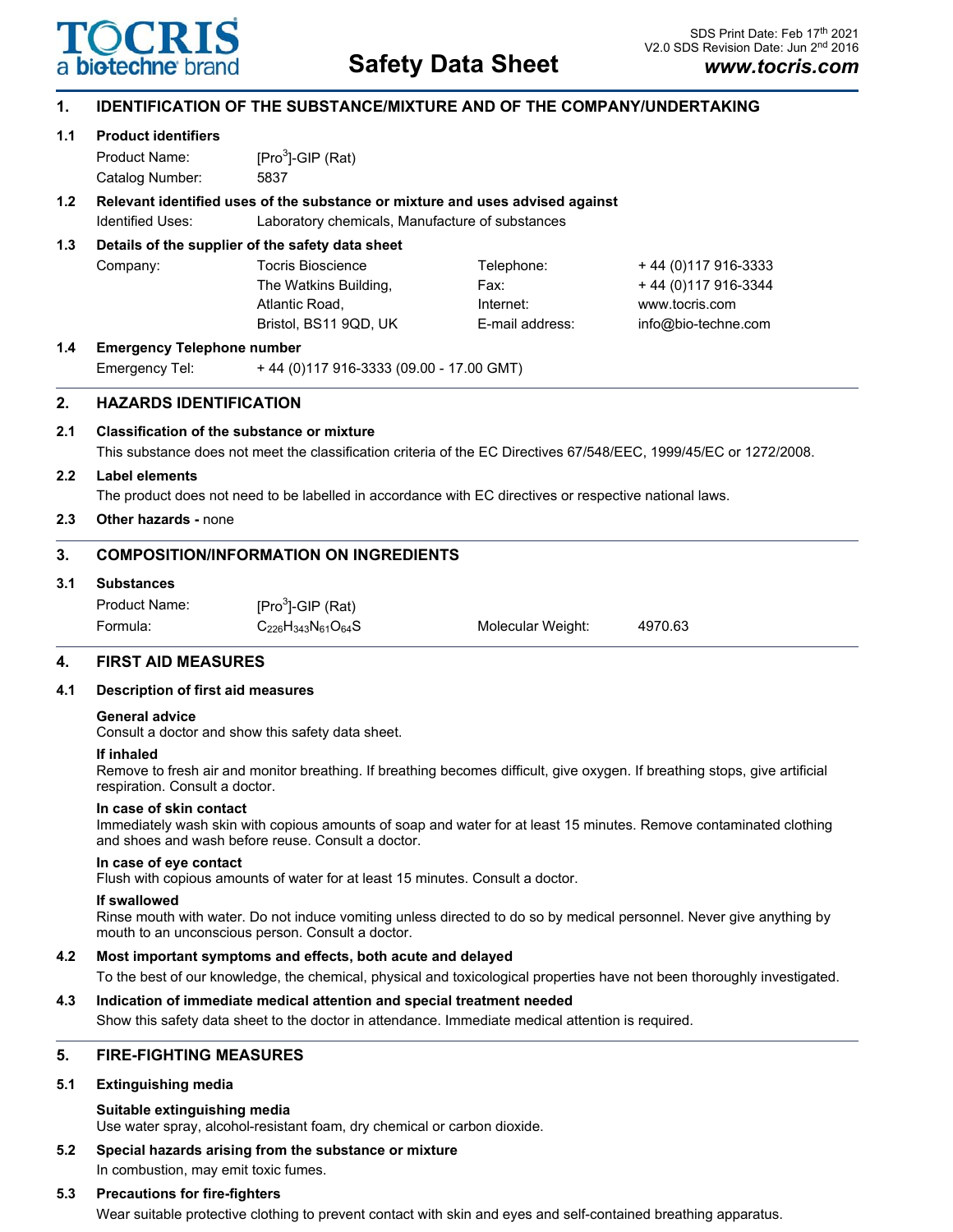# **6. ACCIDENTIAL RELEASE MEASURES**

#### **6.1 Personal precautions, protective equipment and emergency procedures**

Do not take action without suitable protective clothing - see section 8 of SDS. Evacuate personnel to safe areas. Ensure adequate ventilation. Avoid breathing vapors, mist, dust or gas.

#### **6.2 Environmental precautions**

Do not let product enter drains.

### **6.3 Methods and materials for containment and cleaning up**

Cover spillage with suitable absorbent material. Sweep up material and place in an appropriate container. Hold all material for appropriate disposal as described under section 13 of SDS.

#### **6.4 Reference to other sections**

For required PPE see section 8. For disposal see section 13.

# **7. HANDLING AND STORAGE**

### **7.1 Precautions for safe handling**

Use in a chemical fume hood, with air supplied by an independent system. Avoid inhalation, contact with eyes, skin and clothing. Avoid the formation of dust and aerosols. Use in a well-ventilated area. Keep away from sources of ignition. Avoid prolonged or repeated exposure.

### **7.2 Conditions for safe storage, including any incompatibilities.**

Store in cool, well-ventilated area. Keep away from direct sunlight. Keep container tightly sealed until ready for use. Recommended storage temperature: Store at -20°C

# **7.3 Specific end uses**

Use in a laboratory fume hood where possible. Refer to employer's COSHH risk assessment.

# **8. EXPOSURE CONTROLS/PERSONAL PROTECTION**

### **8.1 Control parameters**

### **Components with workplace control parameters**

Contains no substances with occupational exposure limit values.

#### **8.2 Exposure controls**

#### **Appropriate engineering controls**

Use in a fume hood where applicable. Ensure all engineering measures described under section 7 of SDS are in place. Ensure laboratory is equipped with a safety shower and eye wash station.

# **Personal protective equipment**

#### **Eye/face protection**

Use appropriate safety glasses.

#### **Skin protection**

Use appropriate chemical resistant gloves (minimum requirement use standard BS EN 374:2003). Gloves should be inspected before use. Wash and dry hands thoroughly after handling.

#### **Body protection**

Wear appropriate protective clothing.

#### **Respiratory protection**

If risk assessment indicates necessary, use a suitable respirator.

# **9. PHYSICAL AND CHEMICAL PROPERTIES**

# **9.1 Information on basic physical and chemical properties**

| Appearance                                        | White Iyophilised solid | Vapor pressure            | No data available           |
|---------------------------------------------------|-------------------------|---------------------------|-----------------------------|
| Odor                                              | No data available       | Vapor density             | No data available           |
| Odor threshold                                    | No data available       | Relative density          | No data available           |
| рH                                                | No data available       | Solubility(ies)           | Soluble to 2 mg/ml in water |
| Melting / freezing point                          | No data available       | Partition coefficient     | No data available           |
| Boiling point / range                             | No data available       | Auto-ignition temperature | No data available           |
| Flash point                                       | No data available       | Decomposition temperature | No data available           |
| Evaporation rate                                  | No data available       | Viscositv                 | No data available           |
| Flammability (solid, gas)                         | No data available       | Explosive properties      | No data available           |
| Upper / lower flammability or<br>explosive limits | No data available       | Oxidising properties      | No data available           |

# **9.2 Other safety information**

No data available

# **10. STABILITY AND REACTIVITY**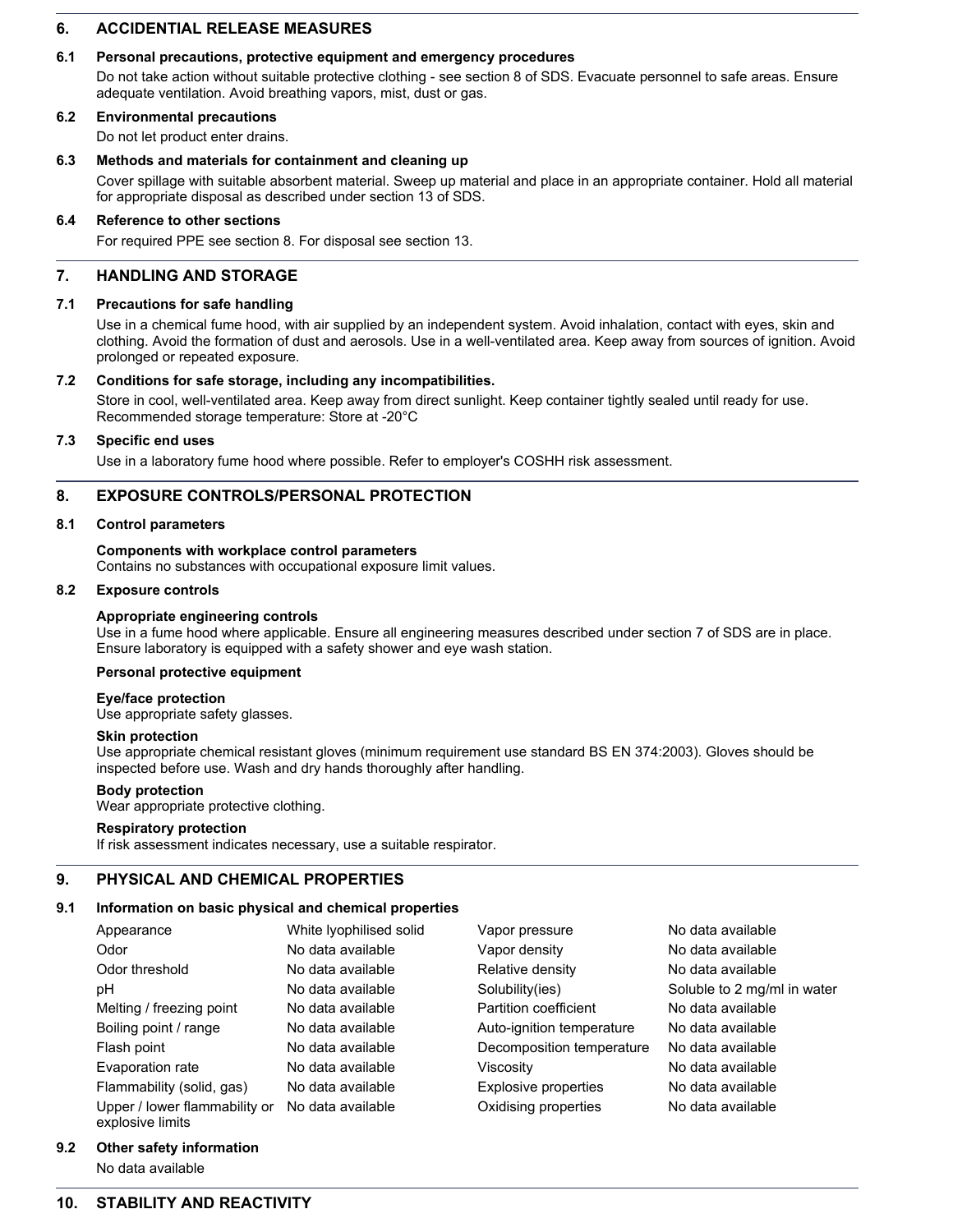# **10.1 Reactivity**

Stable under recommended transport or storage conditions.

#### **10.2 Chemical stability**

Stable under recommended storage conditions.

#### **10.3 Possibility of hazardous reactions**

Hazardous reactions will not occur under normal transport or storage conditions. Decomposition may occur on exposure to conditions or materials listed below.

#### **10.4 Conditions to avoid**

Heat, moisture.

### **10.5 Incompatible materials**

Strong acids/alkalis, strong oxidising/reducing agents.

# **10.6 Hazardous decomposition products**

In combustion may emit toxic fumes. No known decomposition information.

# **11. TOXICOLOGICAL INFORMATION**

### **11.1 Information on toxicological effects**

**Acute Toxicity** No data available

#### **Skin corrosion/irritation**

Classification criteria are not met based on available data

#### **Serious eye damage/irritation**

Classification criteria are not met based on available data

#### **Respiratory or skin sensitization**

Classification criteria are not met based on available data

# **Germ cell mutagenicity**

Classification criteria are not met based on available data

#### **Carcinogenicity**

Classification criteria are not met based on available data

#### **Reproductive toxicity**

Classification criteria are not met based on available data

**Specific target organ toxicity - single exposure** Classification criteria are not met based on available data

#### **Specific target organ toxicity - repeated exposure** Classification criteria are not met based on available data

#### **Aspiration hazard**

Classification criteria are not met based on available data

#### **Symptoms / Routes of exposure**

Inhalation: There may be irritation of the throat with a feeling of tightness in the chest.

Ingestion: There may be irritation of the throat.

Skin: There may be mild irritation at the site of contact.

Eyes: There may be irritation and redness.

Delayed / Immediate Effects: No known symptoms.

# **Additional Information**

RTECS No: Not available Exposure may cause irritaiton of eyes, mucous membranes, upper respiratory tract and skin. To the best of our knowledge, the chemical, physical and toxicological properties have not been fully investigated

# **12. ECOLOGICAL INFORMATION**

#### **12.1 Toxicity**

No data available

# **12.2 Persistence and degradability**

No data available

# **12.3 Bioaccumlative potential** No data available

**12.4 Mobility in soil** No data available

# **12.5 Results of PBT and vPvB assessment** No data available

#### **12.6 Other adverse effects**